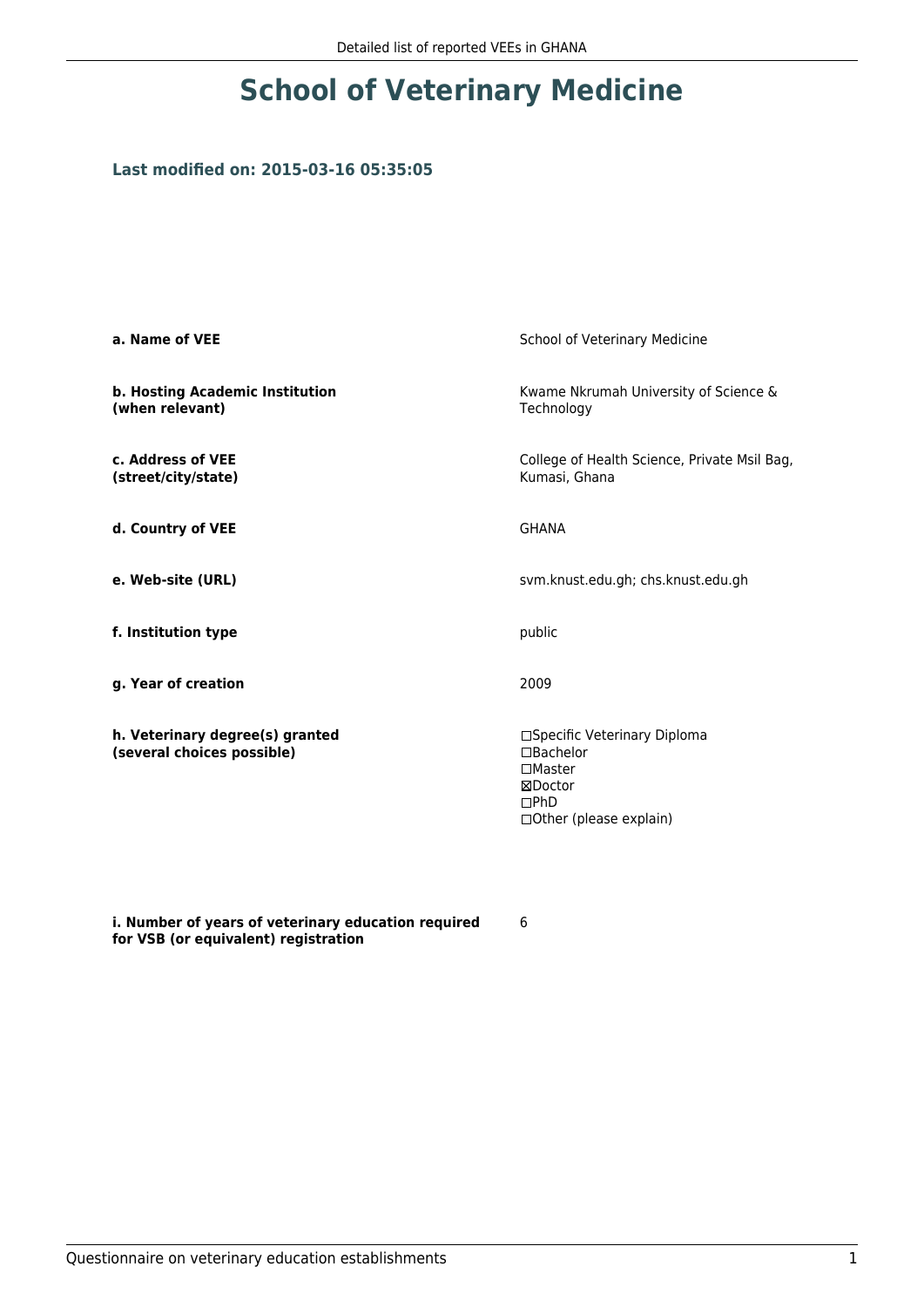#### **j. Average number of veterinary students per class within the establishment**

|                                                                                                   | 1st Year                                                                                                                                                              | $0 - 50$                                   |
|---------------------------------------------------------------------------------------------------|-----------------------------------------------------------------------------------------------------------------------------------------------------------------------|--------------------------------------------|
|                                                                                                   | 2d Year                                                                                                                                                               | $0 - 50$                                   |
|                                                                                                   | 3d Year                                                                                                                                                               | $0 - 50$                                   |
|                                                                                                   | 4th Year                                                                                                                                                              | $0 - 50$                                   |
|                                                                                                   | 5th Year                                                                                                                                                              | $0 - 50$                                   |
|                                                                                                   | 6th Year                                                                                                                                                              | $0 - 50$                                   |
|                                                                                                   | 7th Year                                                                                                                                                              |                                            |
| k. Average number of veterinary graduates per year<br>from the establishment                      | $0 - 50$                                                                                                                                                              |                                            |
| I. Minimum education required for admission to the<br>establishment<br>(several choices possible) | ⊠High School University Entrance<br>Qualification<br>□Pre-Veterinary Science Diploma<br>□Pre-Veterinary Science Degree<br>□Other specific VEE entrance qualifications |                                            |
| m. Is there a selection procedure at<br>(several choices possible)                                | □National level<br>$\Box$ State level<br>⊠Establishment level                                                                                                         |                                            |
| n. National accreditation/certification/approval                                                  | Yes                                                                                                                                                                   |                                            |
|                                                                                                   | <b>Accrediting agency:</b>                                                                                                                                            |                                            |
|                                                                                                   | <b>Name of the Agency</b>                                                                                                                                             | National<br>Accreditation<br>Board         |
|                                                                                                   | <b>Address of the</b><br><b>Agency</b>                                                                                                                                | P.O. Box<br>CT3256<br>Cantonments<br>Accra |
|                                                                                                   | <b>Country of the</b><br><b>Agency</b>                                                                                                                                | Ghana                                      |
|                                                                                                   | Date granted (yyyy-<br>mm-dd)                                                                                                                                         | 2011-01-01                                 |
|                                                                                                   | <b>Period of validity</b><br>(years)                                                                                                                                  | 5                                          |
|                                                                                                   |                                                                                                                                                                       |                                            |

**o. Regional accreditation/certification/approval** No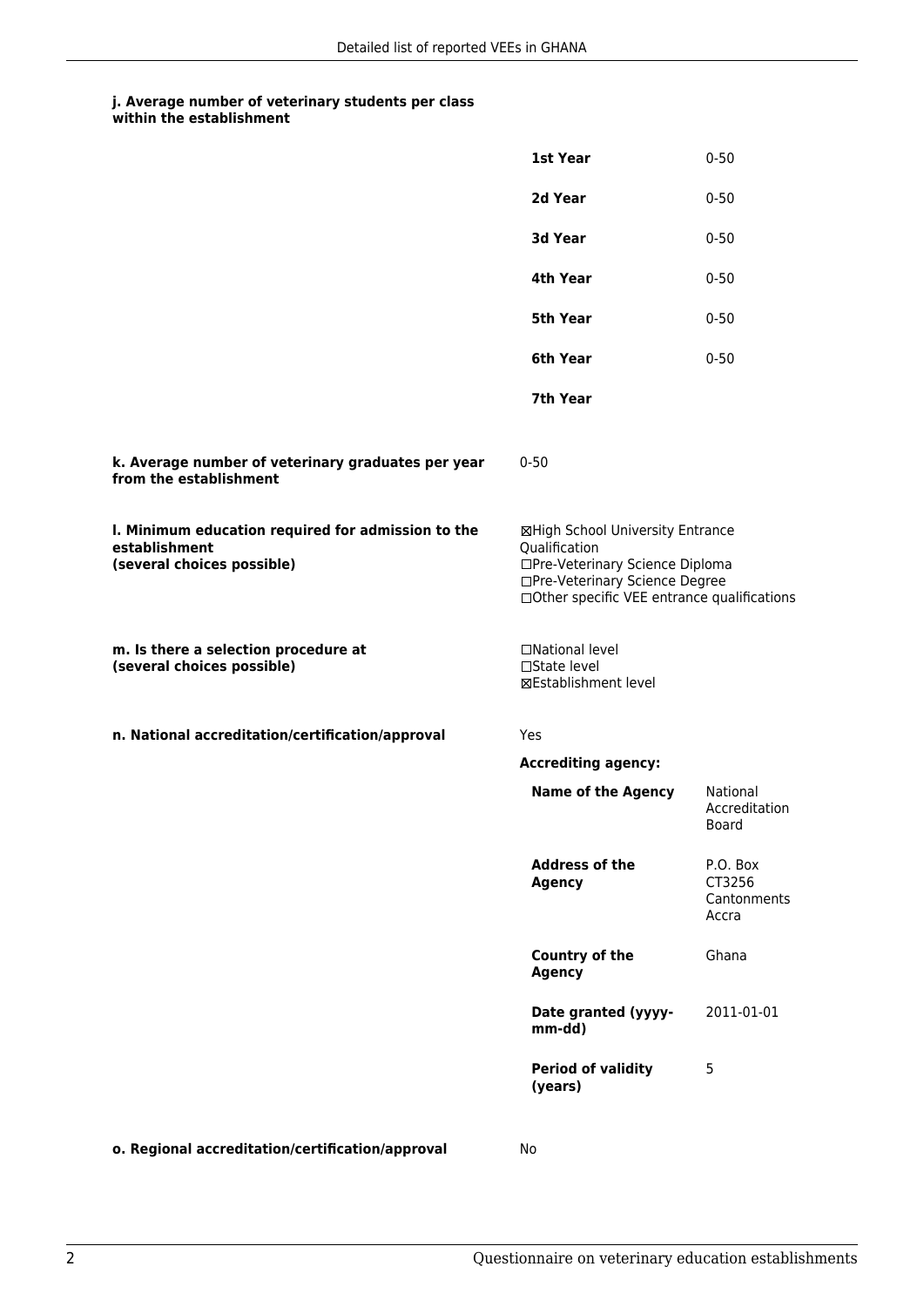### **p. Any form of other international accreditation/certification/approval?**

No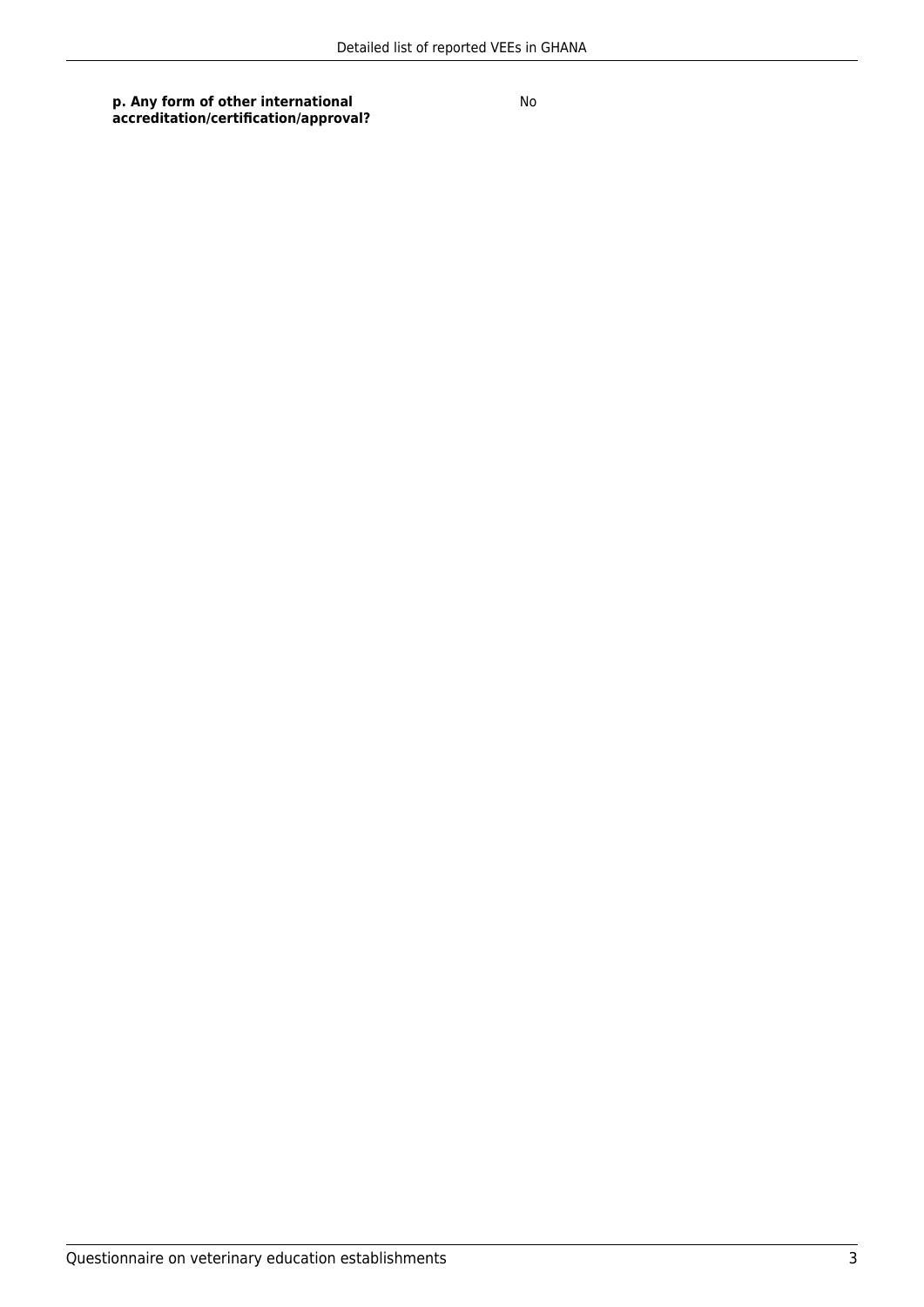# **School of Veterinary Medicine**

# **Last modified on: 2015-03-16 05:46:59**

| a. Name of VEE                                                | School of Veterinary Medicine                                                                                      |  |
|---------------------------------------------------------------|--------------------------------------------------------------------------------------------------------------------|--|
| b. Hosting Academic Institution<br>(when relevant)            | University of Ghana                                                                                                |  |
| c. Address of VEE<br>(street/city/state)                      | P.O.Box LG68 University Post Office Legon,<br>Accra                                                                |  |
| d. Country of VEE                                             | <b>GHANA</b>                                                                                                       |  |
| e. Web-site (URL)                                             | http://svm.ug.edu.gh                                                                                               |  |
| f. Institution type                                           | public                                                                                                             |  |
| g. Year of creation                                           | 2009                                                                                                               |  |
| h. Veterinary degree(s) granted<br>(several choices possible) | □Specific Veterinary Diploma<br>$\Box$ Bachelor<br>$\square$ Master<br>⊠Doctor<br>DPhD<br>□ Other (please explain) |  |

**i. Number of years of veterinary education required for VSB (or equivalent) registration**

6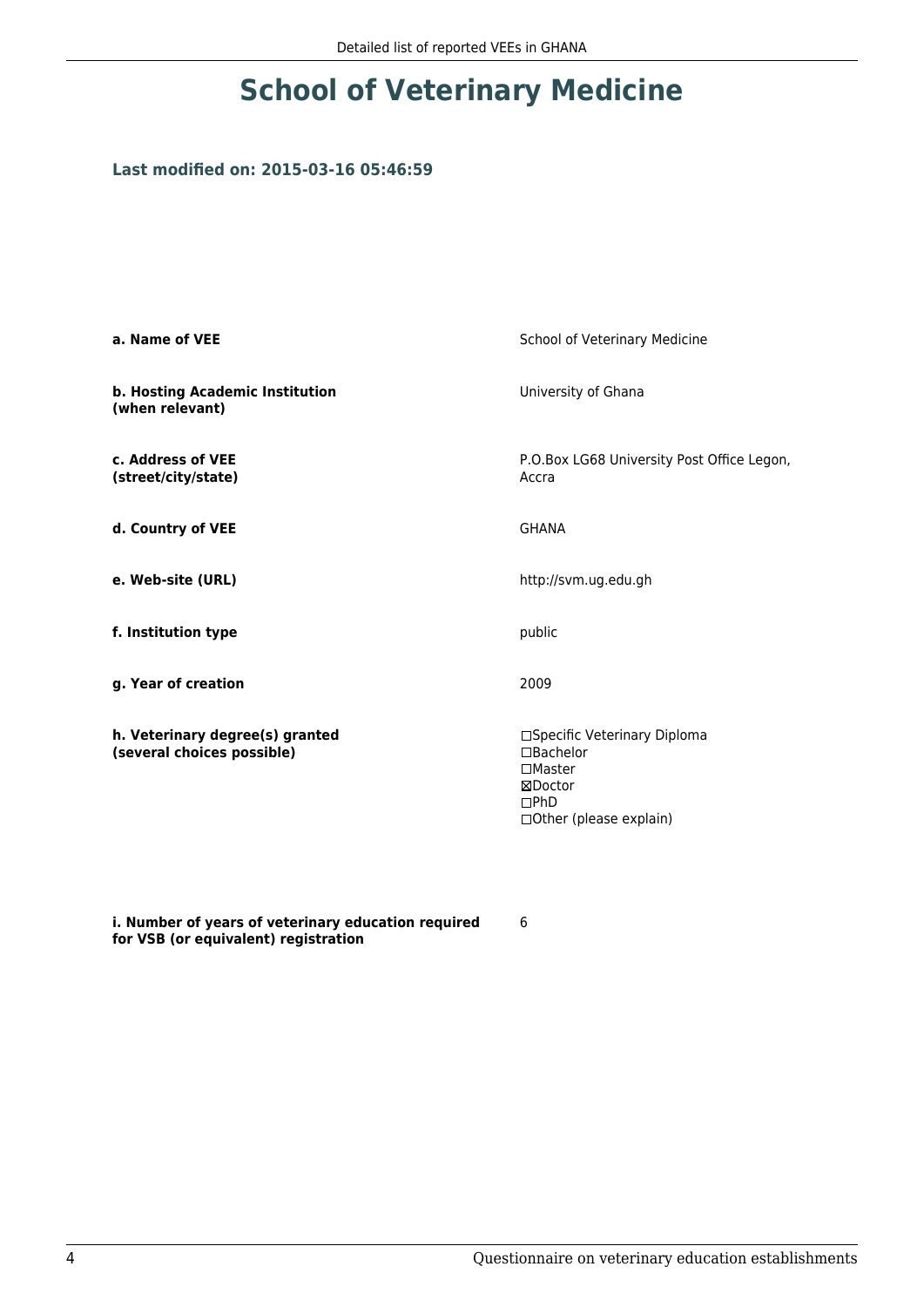#### **j. Average number of veterinary students per class within the establishment**

|                                                                                                   | 1st Year                                                                                                                                                              | $0 - 50$                                  |
|---------------------------------------------------------------------------------------------------|-----------------------------------------------------------------------------------------------------------------------------------------------------------------------|-------------------------------------------|
|                                                                                                   | 2d Year                                                                                                                                                               | $0 - 50$                                  |
|                                                                                                   | 3d Year                                                                                                                                                               | $0 - 50$                                  |
|                                                                                                   | 4th Year                                                                                                                                                              | $0 - 50$                                  |
|                                                                                                   | 5th Year                                                                                                                                                              | $0 - 50$                                  |
|                                                                                                   | 6th Year                                                                                                                                                              | $0 - 50$                                  |
|                                                                                                   | 7th Year                                                                                                                                                              |                                           |
| k. Average number of veterinary graduates per year<br>from the establishment                      | $0 - 50$                                                                                                                                                              |                                           |
| I. Minimum education required for admission to the<br>establishment<br>(several choices possible) | ⊠High School University Entrance<br>Qualification<br>□Pre-Veterinary Science Diploma<br>□Pre-Veterinary Science Degree<br>□Other specific VEE entrance qualifications |                                           |
| m. Is there a selection procedure at<br>(several choices possible)                                | □National level<br>$\Box$ State level<br>⊠Establishment level                                                                                                         |                                           |
| n. National accreditation/certification/approval                                                  | Yes                                                                                                                                                                   |                                           |
|                                                                                                   | <b>Accrediting agency:</b>                                                                                                                                            |                                           |
|                                                                                                   | <b>Name of the Agency</b>                                                                                                                                             | National<br>Accreditation<br>Board        |
|                                                                                                   | <b>Address of the</b><br><b>Agency</b>                                                                                                                                | P.O.Box<br>CT3256<br>Cantonments<br>Accra |
|                                                                                                   | <b>Country of the</b><br><b>Agency</b>                                                                                                                                | Ghana                                     |
|                                                                                                   | Date granted (yyyy-<br>mm-dd)                                                                                                                                         | 2009-01-01                                |
|                                                                                                   | <b>Period of validity</b><br>(years)                                                                                                                                  | 3                                         |
|                                                                                                   |                                                                                                                                                                       |                                           |

**o. Regional accreditation/certification/approval** No